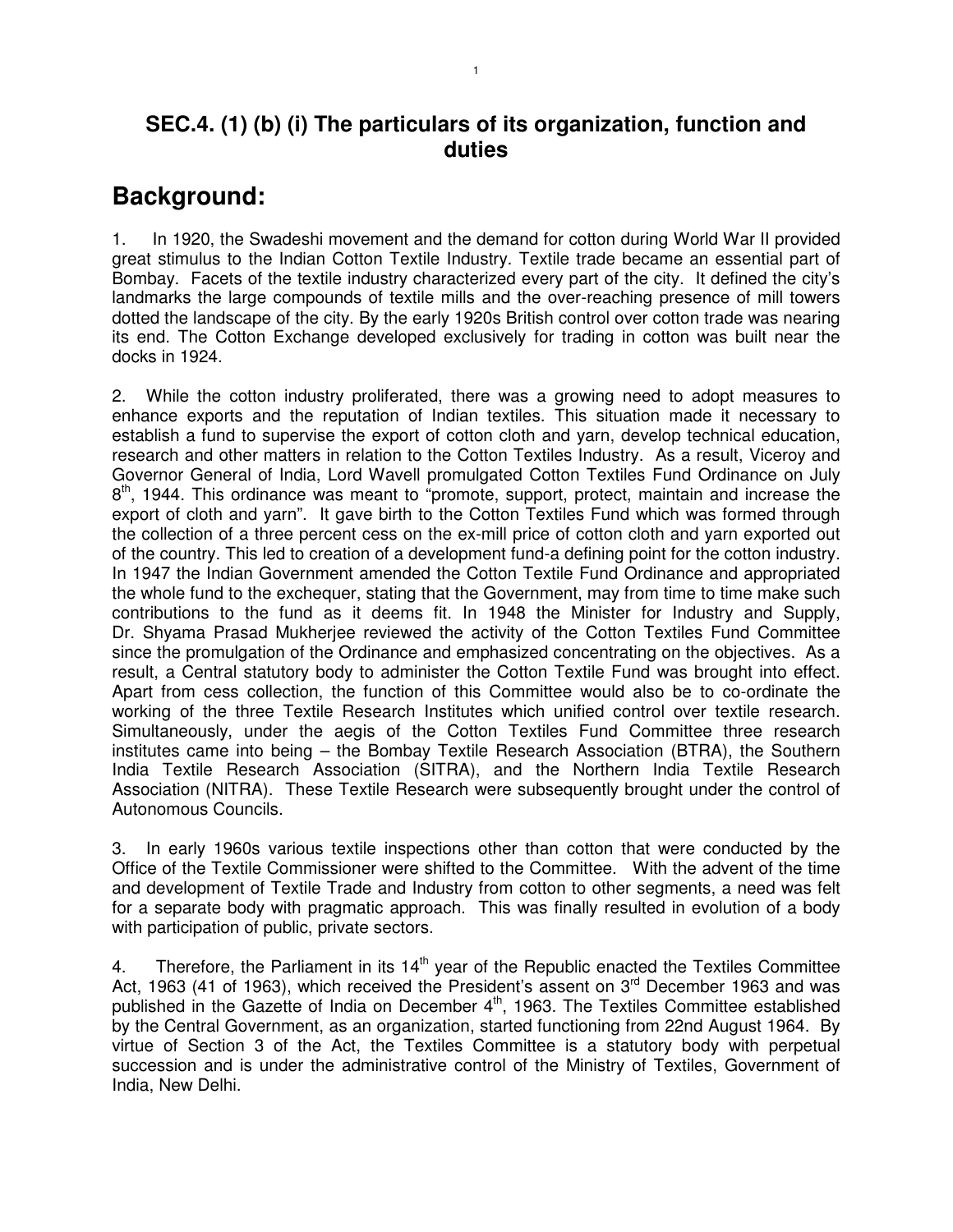5. The Textiles Committee is managed by a Committee comprising of 29 members as laid down under Section 3 (3) of the Act and Rule 3 of the Textiles Committee Rules, 1965. It comprises a Chairman from the Industry, a Vice-Chairman - Textile Commissioner (ex-officio), and a Secretary, who is the Chief Executive of the organization as the Member Secretary. There are 12 other ex-officio members representing various Textile Federations, Export Promotion Councils etc., and 14 other members representing almost all interests of the textile sector.

### **Functions:**

 The Textiles Committee's main objective is to ensure the quality of textiles and textile machinery both for internal consumption and export purposes. The Textiles Committee, as corollary to its main objective of ensuring the quality of textiles and textile machinery has been entrusted with the following functions, under Section 4 of the Act:

- i. To undertake, assist and encourage, scientific, technological and economic research.
- ii. To establish standard specifications for textiles, textile machinery and the packing materials.
- iii. To establish laboratories for the testing of textiles and textile machinery.
- iv. To provide training in the techniques of quality control.
- v. To provide for the inspection and examination of textiles and textile machinery.
- vi. To promote export of textiles
- vii. To collect statistics and
- viii. To advise the Central Government on all matters relating to textiles and textile machinery, etc.

## **Organizational set-up:**

The Headquarters of the Textiles Committee is at Mumbai. There are 21 other offices in major textile manufacturing/exporting centres, of them 17 have textile testing laboratories, including 11 Eco parameters testing laboratories. The functions of the Textiles Committee are handled by (1) Export Promotion & Quality Appraisal Division; (2) Laboratories Division; (3) Market Research Division; (4) TQM & HRD Division; (5) Cluster Development Division and other supportive divisions viz. (6) Personnel Division; (7) Accounts Division; (8) House Keeping & Official Language Division; (9) Vigilance/Legal Division; (10) Public Relation Division.

Apart from the above Divisions, the Textiles Committee also has a well-established **Library** in Mumbai, which has technical books and manuals on textiles and also subscribes to textile magazines and periodicals, which are of use to the textile manufacturers. The functions of each Divisions of the Committee are given as under:

## **1. Export Promotion and Quality Assurance Division:**

#### **(Formerly Textile Inspectorate Division)**

This Division attends to the following functions:

- (a) Conducting technical studies in the textile industry, under Section 4(2)(a) of the Act.
- (b) Promotion of export of textiles, under Section 4(2)(b) of the Act
- (c) Establishing, adopting and recommending standard specifications for textiles and packing materials, under Section 4(2)(c) of the Act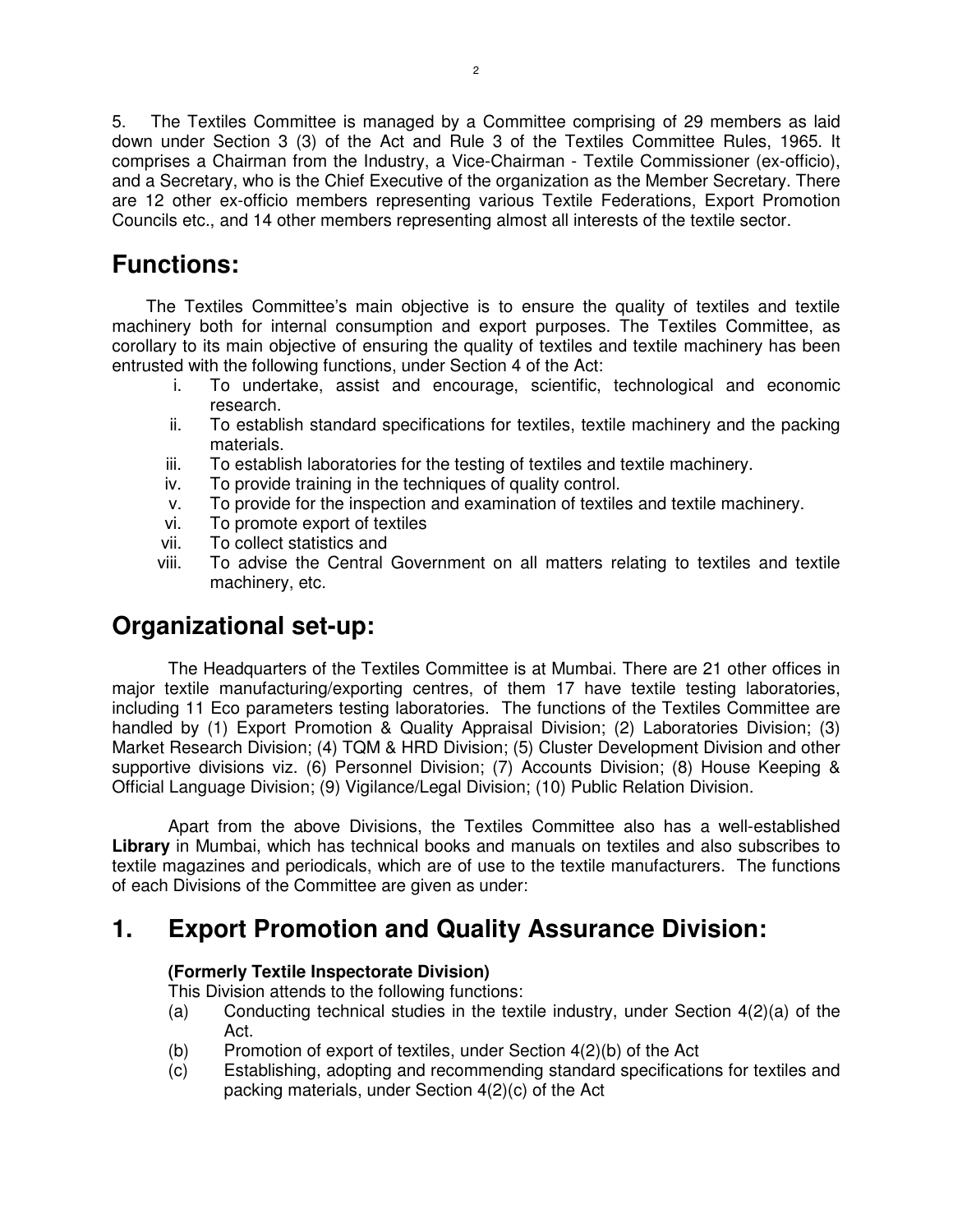- (d) Specifying the type of quality control or inspection for application to textiles, under Section 4(2)(d) of the Act; and,
- **(e)** Providing for inspection and examination of textiles and packing materials under Section 4(2)(e) of the Act.

#### **Under Section 4(2)(j) of the Act:**

- (a) Assigning 8 digits ITC HS Code for Specialty Fibres under National Fibre Policy.
- (b) Providing opinion on Technical Regulations.

#### **Under Section 4(2)(j) of the Act :**

- (a) Formulation and implementation of Handloom Mark Scheme.
- (b) Formulation and implementation of Star Rating of Ginning & Pressing Factories.
- (c) Formulation of Handicraft Mark Scheme.

#### **2 Laboratories Division:**

The Laboratory Division attends to the following functions: -

- (a) Undertaking, assisting and encouraging scientific and technological research in textile industry, under Section 4(2) (a) of the Act.
- (b) Rendering assistance in establishing or adopting or recommending specification for textiles, under Section 4(2) (c) of the Act.
- (c) Establishing laboratory and test houses for the testing of textiles, under Section (2) (b) of the Act.
- (d) Providing for testing textiles and textile machinery in laboratories and test houses, under Section 4(2)(g) of the Act;

#### **3 Market Research Division:**

The department has rich experience in organising research and studies on textile trade and marketing. The division is manned by reputed researchers & statistician having expertise in research on textile trade, globalisation, Intellectual Property Rights (IPR), Trade Facilitation like Tariff, Non- Tariff Barriers (NTBs), Regional Trade Agreement (RTA),Issues on World Trade Organisation (WTO),etc.

 One of the major research project carried out on domestic consumption/demand pattern of textiles called "National Household Survey: Market for Textile and Clothing (MTC). The report published annually studies the demand pattern of textiles on the basis of key variables like per capita consumption, aggregate demand trends and sectoral and regional preferences, market size on the basis of the fibres, yarns and products, etc. This is the only report of its kind available in the country.

Besides the department is also undertaking research and studies on the following:

- Creation of sectoral databases of the sector & Conducting Market basket studies
- Studies on preference patterns and market forecasting
- Research on issues pertaining to globalisation and World Trade Organisation(WTO)
- Sector specific and product level Competitiveness analyses in international market at 8 & 10 digit H S line basis,
- Market Potential studies both in domestic and international market
- Trade Related Capacity Building (TRCB)
- Trade Facilitation like Tariff, Non-Tariff Barriers (NTBs), Regional Trade Agreement(RTA) ,Issues on World Trade Organisation (WTO),etc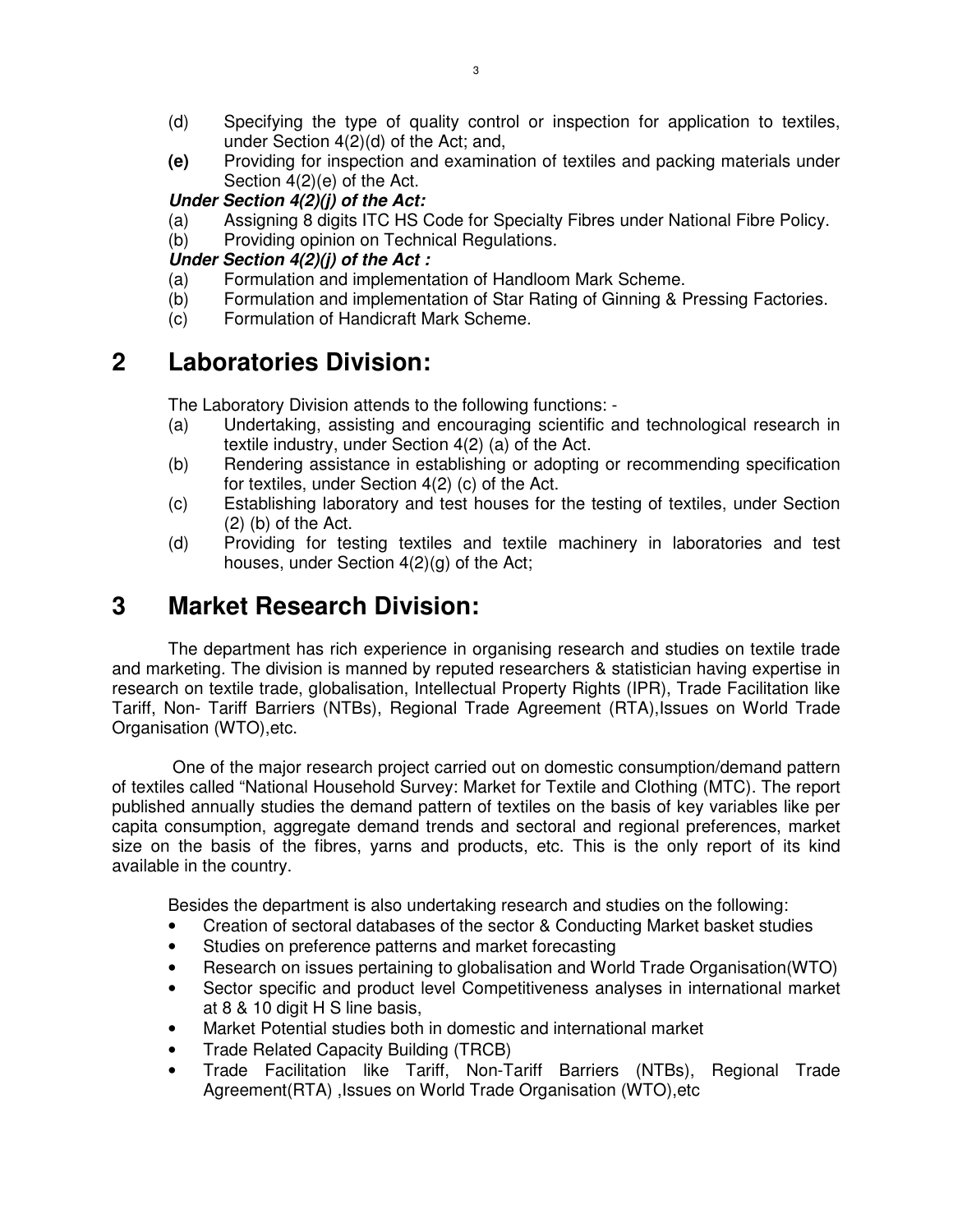- Industry specific studies, census and surveys
- Intellectual Property Rights (IPR) Protection through Geographical Indication (GI), Trade Mark, etc.
- Post GI Initiatives for Brand Promotion and Containment of Infringement**.**

#### **Some of the Achievements of the Market research Department:**

- Successfully implemented the UNCTAD Project "Strategies & Preparedness on Trade & Globalization for Textiles & Clothing Sector" across the country.
- Organized more than 125 Trade Related Capacity Building (TRCB) Workshops/conference on IPR protection across the country during last fifteen years.
- Facilitated IPR protection of 46 unique textile/ handcrafted products through Geographical Indication (GI)
- Completed Market Potential Study of Lucknow Chikan Craft in South Africa
- Census on Textiles Engineering Industries of India
- Study on Technical Manpower & Training Infrastructure in Indian Apparel Industry.
- Census of Cotton Ginning and Pressing Units in India
- Study and Documentation of hand-woven products of Tamil Nadu, Kerala, Andhra Pradesh (including Telangana), Karnataka, Odisha, Uttar Pradesh, Assam, Arunachal Pradesh, Jharkhand and West Bengal.
- Study and Documentation of 75 traditional textile products of the country.

## **4. TQM & HRD Division :**

This Division handles the work relating to -

Providing for training in the techniques of quality control, under Section 4(2) (da) of the Act;

Under Section 4(2)(j) of the Act:

- (a) Imparting training under the ISO 9000 Quality System Standards and ISO 14000 Environment Standards;
- (b) Consultancy services in implementation of ISO 9000 Quality System Standards, ISO 14000 Environment Standards, SA 8000, OHSAS 18001. Preparation of audiovisual aids, model manuals, etc. and,
- (c) Conducting Awareness Programmes on total quality management.

## **5 Personnel Division:**

 This Division looks after all the personnel and other establishment related matters, meetings of the Committee, etc. The some of the functions are as under:

- a) Maintain bio-data of all the employees
- b) Sponsors officer/staff for various training programmes in order to improve their skills.
- c) Preparation of proposals for promotion and conduct DPCs at regular interval.
- d) Maintain seniority list, reservation rosters etc.
- e) Maintain personal files, service records, APAR etc. of the employees.
- f) Performs activities relating to Pension and other retirement benefits of staff.
- g) Examines complaints related to staff
- h) Attends public grievances for their redressal.